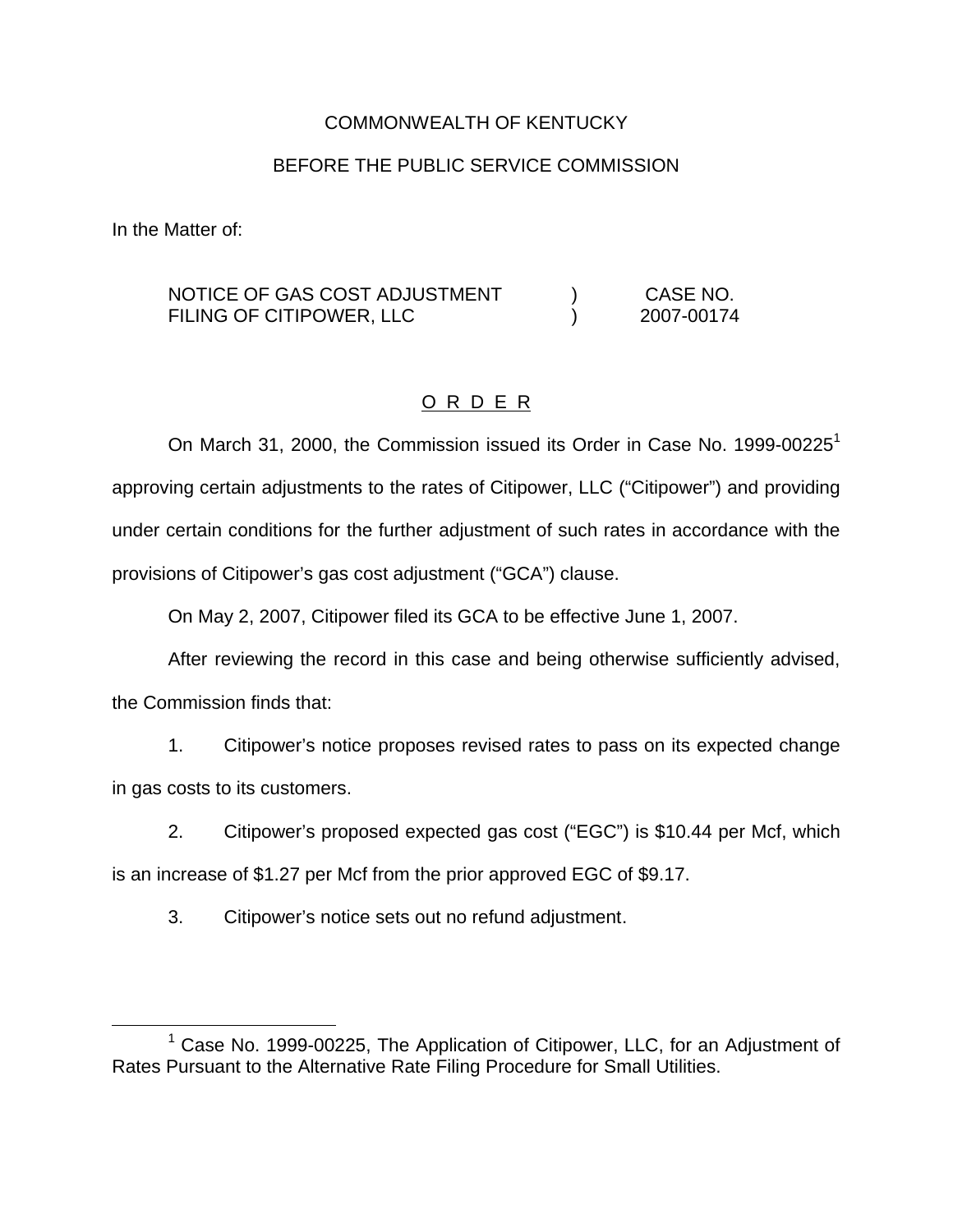4. Citipower's notice sets out a current quarter actual adjustment ("AA") of (34.26) cents per Mcf. Citipower's total AA is (\$2.3794) per Mcf, which is an increase of 5.74 cents per Mcf from the previous total AA.

5. Citipower's notice sets out a current quarter balance adjustment ("BA") of (.13) cent per Mcf. Citipower based its calculation on an incorrect prior current quarter AA. Reviewing Citipower's prior filings shows that the next AA that expired and should be incorporated into the BA is from Case No. 2006-00044, $<sup>2</sup>$  which was effective March</sup> 1, 2006. Correcting for this produces a current quarter AA of (4.75) cents per Mcf. Citipower also did not correctly carry forward its previous quarter AA in calculating its total AA. Correcting for this results in a total BA of (2.31) cents per Mcf, which is a decrease of 4.10 cents per Mcf from the previous total BA.

6. These combined adjustments produce a GCA of \$8.0375, which is \$1.2864 per Mcf more than the previous rate of \$6.7511.

7. The revised rates in the Appendix to this Order are fair, just and reasonable, and should be approved for billing for service rendered on and after June 1, 2007.

IT IS THEREFORE ORDERED that:

1. Citipower's proposed rates are denied.

2. The rates in the Appendix to this Order are fair, just, and reasonable, and are approved for billing for service rendered on and after June 1, 2007.

 $2$  Case No. 2006-00044, Notice of Gas Cost Adjustment Filing of Citipower, LLC, Order dated February 17, 2006.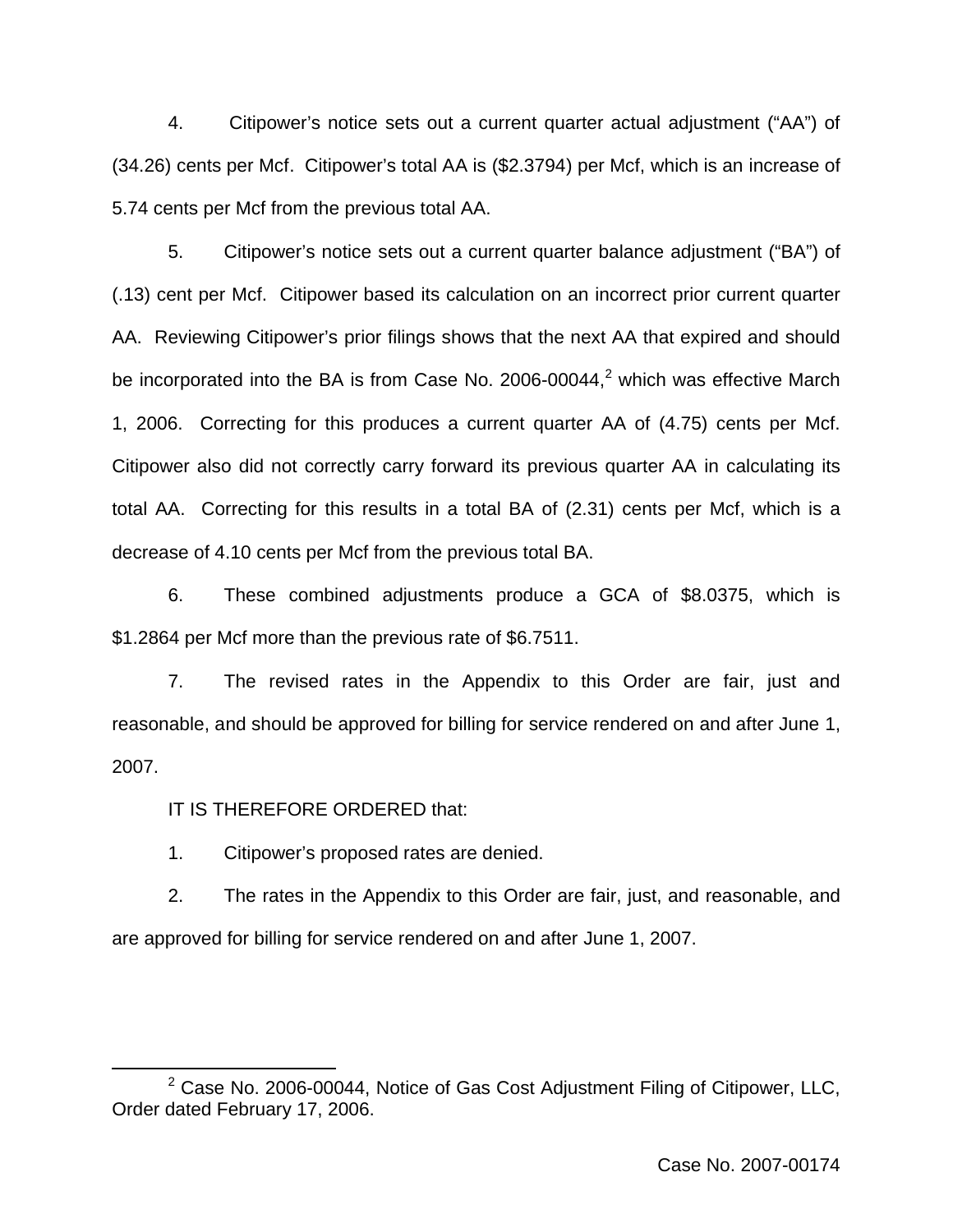3. Within 20 days of the date of this Order, Citipower shall file with the Commission its revised tariffs setting out the rates authorized herein.

Done at Frankfort, Kentucky, this 29<sup>th</sup> day of May, 2007.

By the Commission

ATTEST:



**Executive Director**